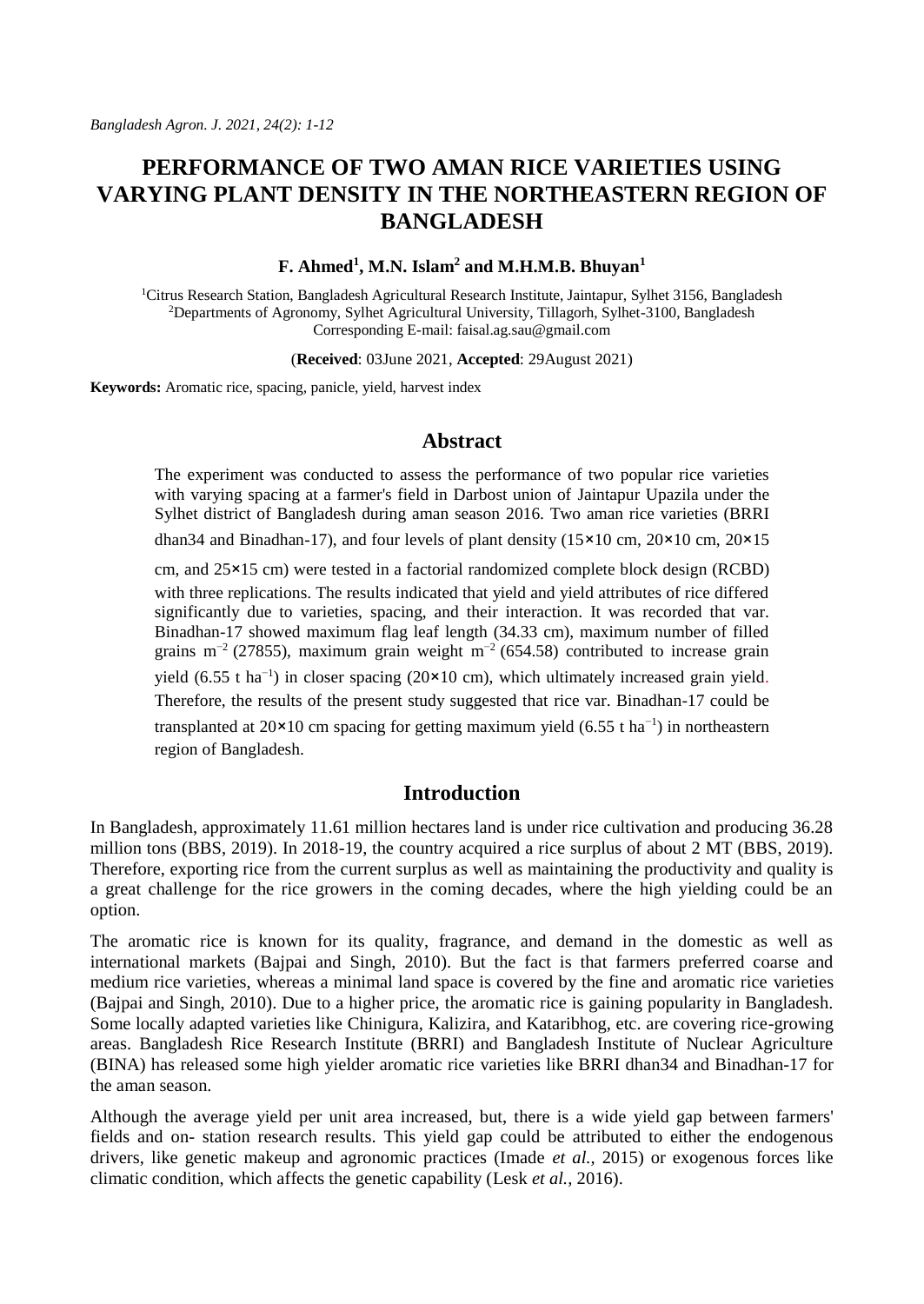Some previous reports suggested that, a suitable variety is an important key to produce a higher return, together with a proper spacing, which plays a vital role in increasing growth development and yield of a specific rice variety to a great extent (Rahman *et al.,* 2007; Thakur *et al.,* 2009; Bozorgi *et al.,* 2011). A sufficient spacing increases the performance of individual plants, while improper spacing reduced yield up to 20-30% (IRRI, 1997). An optimum spacing ensures proficient exploitation of solar radiation and nutrients (Mohaddesi *et al.,* 2011). In contrast, beyond the optimum level, severe competitions (for light, nutrients, and water) slow down plant growth and decrease grain yield (Bozorgi *et al.,* 2011). Considering these facts, the study was carried out with the objectives to find out the variety specific spacing for maximizing yield and yield contributing characters of transplanted Aman rice.

# **Materials and Methods**

#### **Experimental site and climatic conditions**

The experiment was conducted at a farmer's field at Darbost union of JaintapurUpazila, Sylhet. The geographical location of the experimental plot lies between 24°59' and 25°11' north latitudes and in between 92°03' and 92°14' east longitudes at an elevation of 30m above the sea level. The experimental area was situated under sub-tropical climate, characterized by the heavy rainfall during Kharif season (April to September), and lower in Rabi season (October to March). The soil of the experimental site was sandy loam having medium fertility, belongs to the "Khadimnagar" series under eastern Surma-Kushiyara floodplain (FRG,2012). The soil contains 1.45% organic matter, 0.8% N, 0.07 m mol K, 25 μg P and 10 μg S per 100 gof soil with a pH value of 5.0.

#### **Experimental treatments and design**

The experiment included two factors, factor A-two varieties viz. BRRI dhan34  $(V<sub>1</sub>)$  and Binadhan-17 (V<sub>2</sub>), and factor B- four spacing viz.  $15\times10$  cm (S<sub>1</sub>),  $20\times10$  cm (S<sub>2</sub>),  $20\times15$  cm (S<sub>3</sub>),  $25\times15$  cm (S<sub>4</sub>); laid out in a factorial randomized complete block design (RCBD factorial) with three replications.

#### **Input use and intercultural operations**

A piece of land was selected as nursery bed for raising seedlings. The experimental field was ploughed with a power tiller. Weeds, stubbles and residues were removed and cleaned from the field. Ploughing and cross ploughing was done thrice followed by laddering to prepare the land. The recommended fertilizers dose was N<sub>80</sub>P<sub>30</sub>K<sub>40</sub>S<sub>10</sub>Zn<sub>25</sub> ha<sup>−1</sup> according to SRDI, Sylhet. One third of the urea and the whole amount of triple super phosphate (TSP), muriate of potash (MoP), gypsum and zinc sulfate were applied as basal dose at the time of final land preparation and thoroughly incorporated into the soil. After uprooting the seedlings were similar sized 23 days old seedlings transplanted at the rate of three seedlings hill<sup>-1</sup> maintaining spacing as per treatments. The rest of the urea fertilizer was applied in two equal splits; one at the maximum vegetative growth stage at 30 days after transplanting (DAT), and another at 45 DAT before panicle initiation stage. Weeding was done at 30 DAT in order to keep the crop weed free. Irrigation water was applied during the cropping season as when necessary. Plant protection measures were done as per requirements.

### **Sampling, harvesting and processing**

Hills from the middle portion  $(1 \times 1 \text{ m})$  of each unit plot excluding border rows were randomly selected soon after transplanting and marked with bamboo sticks for determining growth parameters as well as yield and yield components. The crop was harvested at full maturity confirming 80% golden yellow colored grains. After harvested the sampled area the crop of each plot was separately bundled, properly tagged and then brought to the threshing floor. After drying, the grains 14% moisture level was confirmed in the grains. The straws are also sun dried.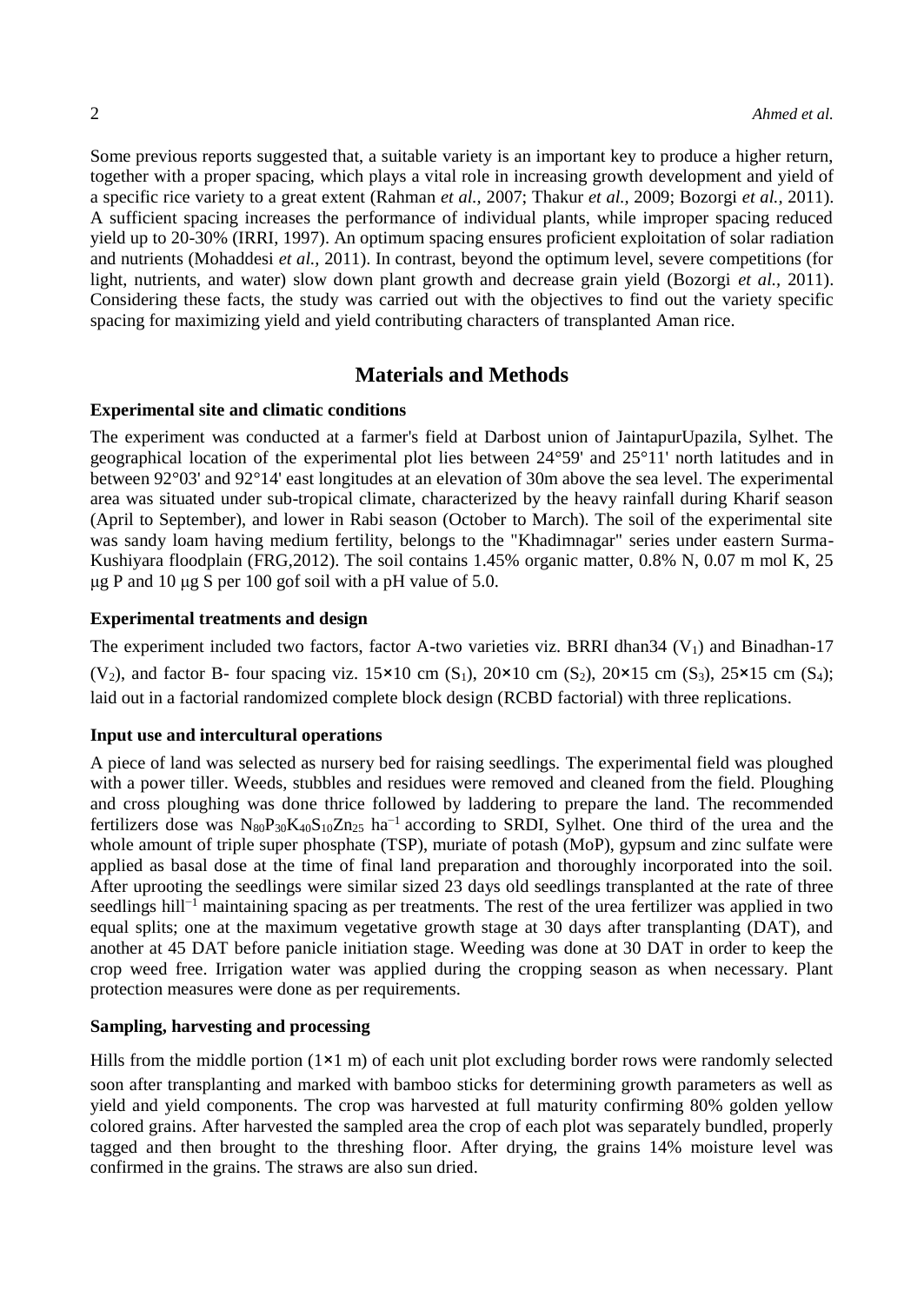#### **Data measurements**

The data on the plant height, flag leaf length, panicle length, the number of panicles, productive tillers and ineffective tillers were collected before harvesting. The data on filled, empty grain was counted from randomly selected 20 panicles from different random hills. Thousands grain weight, grain yield, and straw yield were measured by an electric balance after the drying process.

Harvest index is basically the ratio of grain yield to total above ground biomass. Finally harvest index was calculated according to the following equation (Karki et al., 2018).

Harvest index  $(\%) = \frac{G \cdot \text{Gain yield}}{A \cdot \text{base} + A \cdot \text{height}}$  $\frac{100 \text{ m}}{4 \text{ above ground biomass}} \times 100$ 

#### **Statistical Analysis**

The recorded data were compiled and analyzed statistically using Statix10 computer package program and the analysis of variance were separated for significant difference by LSD test at 5% level of probability.

## **Results and Discussion**

#### **Effect of spacing on growth parameters of rice varieties**

Significant variations were observed between two varieties, BRRI dhan34 attains maximum plant height (126.08 cm) whereas Binadhan-17 was shorter (81.83 cm). (Table 1). Similarly, plant spacing influences the plant height significantly. Among the four spacing; tallest plant (111.50 cm) was recorded at 15×10 cm spacing, while, the shortest plant (94.50 cm) from 25×15 cm spacing (Table 1). The combined effect of variety and spacing showed a significant variation where highest plant height (135.00 cm) was obtained from BRRI dhan34 planted at 15×10 cm spacing.. Contrary the lower plant height (75.67 cm) was obtained when Binadhan-17 planted at widest spacing (25×15 cm), which was statistically similar with Binadhan-17 (80.33cm) planted at 20×15cm spacing

The flag leafof Binadhan-17 produced the longest flag leaf (32.58cm) in comparison to BRRI dhan34 (22.58 cm) (Table 1). On the other hand, maximum flag leaf (29.00cm) was observed at  $20\times15$ cm spacing, which was statistically similar with  $20\times10$  cm  $(28.83cm)$  and  $15\times10$  cm  $(26.83cm)$  spacing while, the shortest flag leaf (25.67cm) at wider spacing ( $25 \times 15$ cm) (Table 1). Maximum flag leaf length (34.33cm) was recorded from Binadhan-17 planted at 20×10 cm spacing. On the other hand shortest flag leaf (19.67cm) was found from BRRI dhan34 planted in a spacing of 25×15cm. Furthermore, grain yield is positively correlated to the length, width, and area of flag leaf (Rahman *et al.*, 2013). In our study, BRRI dhan34 produced the maximum flag leaf length at wider spacing (20×15 cm) but Binadhan-17 produced maximum flag leaf length at closer spacing (20×10 cm), which might be attributed to the genetic makeup of the varieties.

Table 1. Individual effect of varieties and spacing on plant height, flag leaf length, panicle length and number of panicle m−2 of rice

| <b>Treatments</b> | <b>Plant height</b> | <b>Flag leaf length</b> | Panicle length | <b>Panicle</b>  |
|-------------------|---------------------|-------------------------|----------------|-----------------|
|                   | (cm)                | (cm)                    | (cm)           | $(N_0, m^{-2})$ |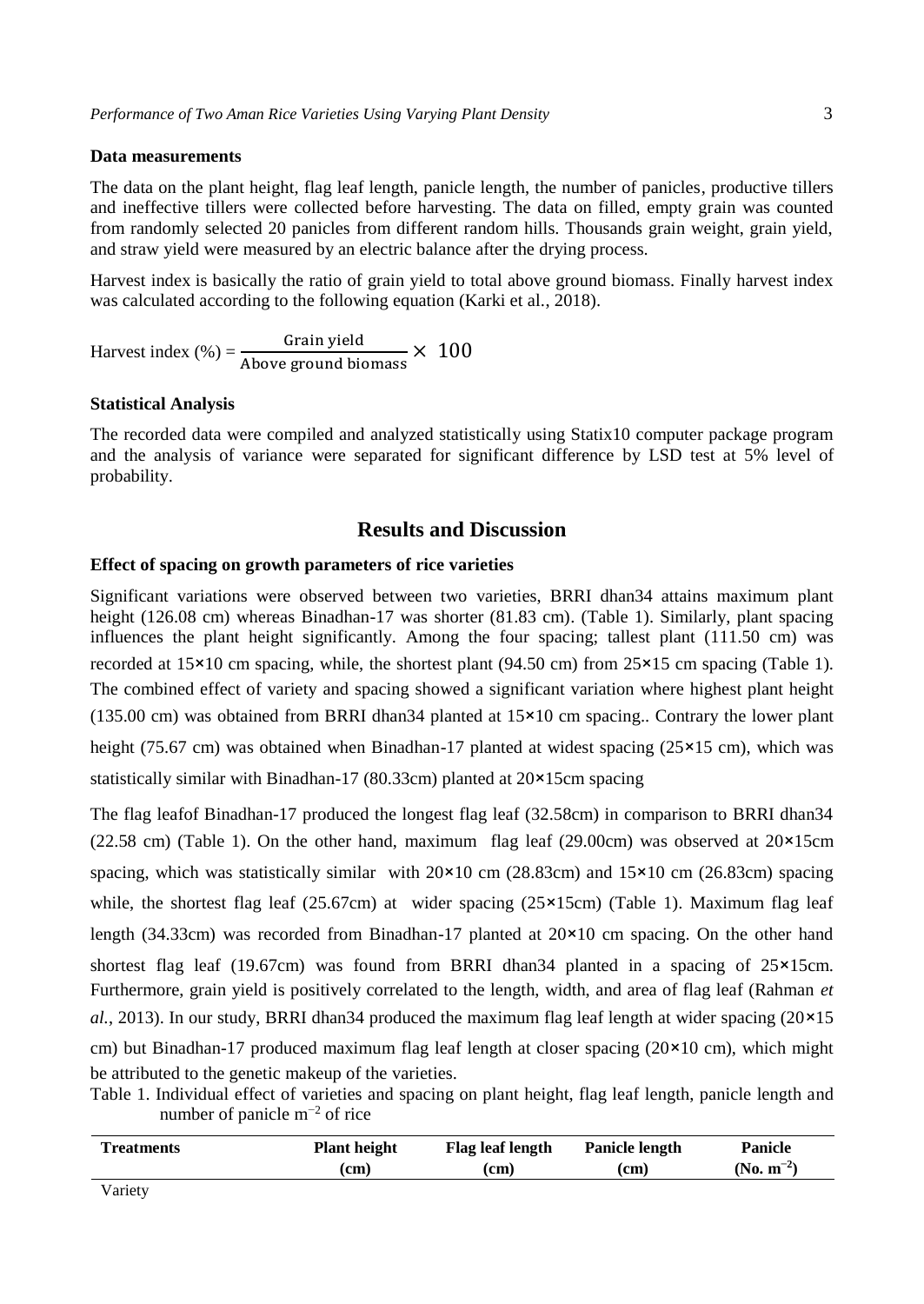| BRRI dhan34           | $126.08 + 3.69$ a | $22.58 + 0.80$ b  | $24.17 + 0.29a$  | $265.73 + 3.02$ a |
|-----------------------|-------------------|-------------------|------------------|-------------------|
| Binadhan-17           | $81.83 + 2.75$ b  | $32.59 + 0.52$ a  | $19.92 + 0.38h$  | $265.95 + 3.53$ a |
| LSD <sub>(0.05)</sub> | 1.84              | 1.33              | 1.48             | 5.73              |
| Spacing               |                   |                   |                  |                   |
| $15\times10$ cm       | $111.50 + 3.97$ a | $26.833+0.58$ ab  | $23.00 + 1.73$ a | $334.00 + 4.58$ a |
| $20\times10$ cm       | $106.50 + 3.78$ b | $28.833 + 0.29$ a | $22.00 + 1.00$ a | $311.67 + 3.82$ b |
| $20\times15$ cm       | $103.33 + 1.90$ b | $29.000 + 1.32$ a | $21.83 + 0.76$ a | $232.50 + 1.5c$   |
| $25\times15$ cm       | $94.50 + 2.65$ c  | $25.667 + 1.44$ b | $21.33 + 0.76$ a | $185.20 + 1.83$ d |
| LSD <sub>(0.05)</sub> | 3.52              | 2.55              | 2.83             | 10.98             |

Means with dissimilar letters are significantly different at  $P \le 0.05$  at LSD test.

Both maximum number of paniclesm<sup>-2</sup> (265.95) and length of panicles were also high (24.17 cm) in Binadhan-17 compared to BRRI dhan34 (265.73) and (19.92cm), respectively (Table 1). Notably, panicle length was not affected due to varied spacing, whereas, maximum number of panicle (334.00) was recorded at  $15\times10$  cm spacing, where the lowest (185.20) at the wider spacing (25 $\times15$  cm) (Table 1). Moreover, BRRI dhan34 produced the longest panicle (25.33cm) when grown under 15×10 cm spacing, while Binadhan-17 at  $20 \times 15$ cm and  $25 \times 15$ cm spacing produced the shortest panicle (19.33cm).Combined effect of variety and spacing also showed that Binadhan-17 produced the highest number of panicles m<sup>-2</sup> (336.00) when planted by 15×10 cm, which was similar to BRRI dhan34 (332.00) planted by 15×10 cm spacing. On the other hand BRRI dhan34 planted 25×15 cm spacing produced the lowest number of panicles m<sup>-2</sup> (181.60) planted 25×15 cm spacing, which was statistically similarto Binadhan-17 (188.80) planted 25×15 cm spacing. On the other hand BRRI dhan34 produced longer panicle compared to Binadhan-17, which might be due to genetic makeup of the variety. Therefore, the result of our study corroborates with the findings of previous reports (Sarker, 2012; Ali *et al.*, 2014; Hossain *et al.*, 2014; Shiyam *et al.*, 2014).

#### **Effect of spacing on yield attributes of rice varieties**

Both the varieties were indifferent regarding number of productive and infertile tillers hill−1 . Binadhan-17 produced higher number of productive tillers hill<sup>-1</sup> (6.84) but lower number of infertile tillers hill<sup>-1</sup> (3.34). On the other hand BRRI dhan34 produced lower number of productive tillers hill<sup>-1</sup> (6.79) but higher number of infertile tillers hill<sup>-1</sup> (3.52) (Table 2). The maximum number of productive tillers hill<sup>-1</sup> (7.75) was found at 20×15 cm spacing followed by 25×15 cm spacing (7.72) and the lowest number of productive tillers hill<sup>-1</sup> (5.57) at 15×10 cm spacing. The result also shows that maximum number of sterile tillers hill<sup>-1</sup> (4.30) was found at  $15\times10$  cm spacing followed by 20×10 cm (3.97) spacing and the lowest number of sterile tillers hill<sup>-1</sup> (2.58) at 25×15 cm spacing (Table2). In case of interaction effects, Binadhan-17 recorded maximum number of productive tillers (7.87) planted 25×15 cm but was statistically at par with  $(7.80)$  planted  $20\times15$ cm, and BRRI dhan34 (7.70) planted 20×15cm. Contrary the lowest number of Effective tillers (5.53 was found at BRRI dhan34 planted 15×10 cm. Again, maximum number of infertile tillers (4.50) was recorded at BRRI dhan34 with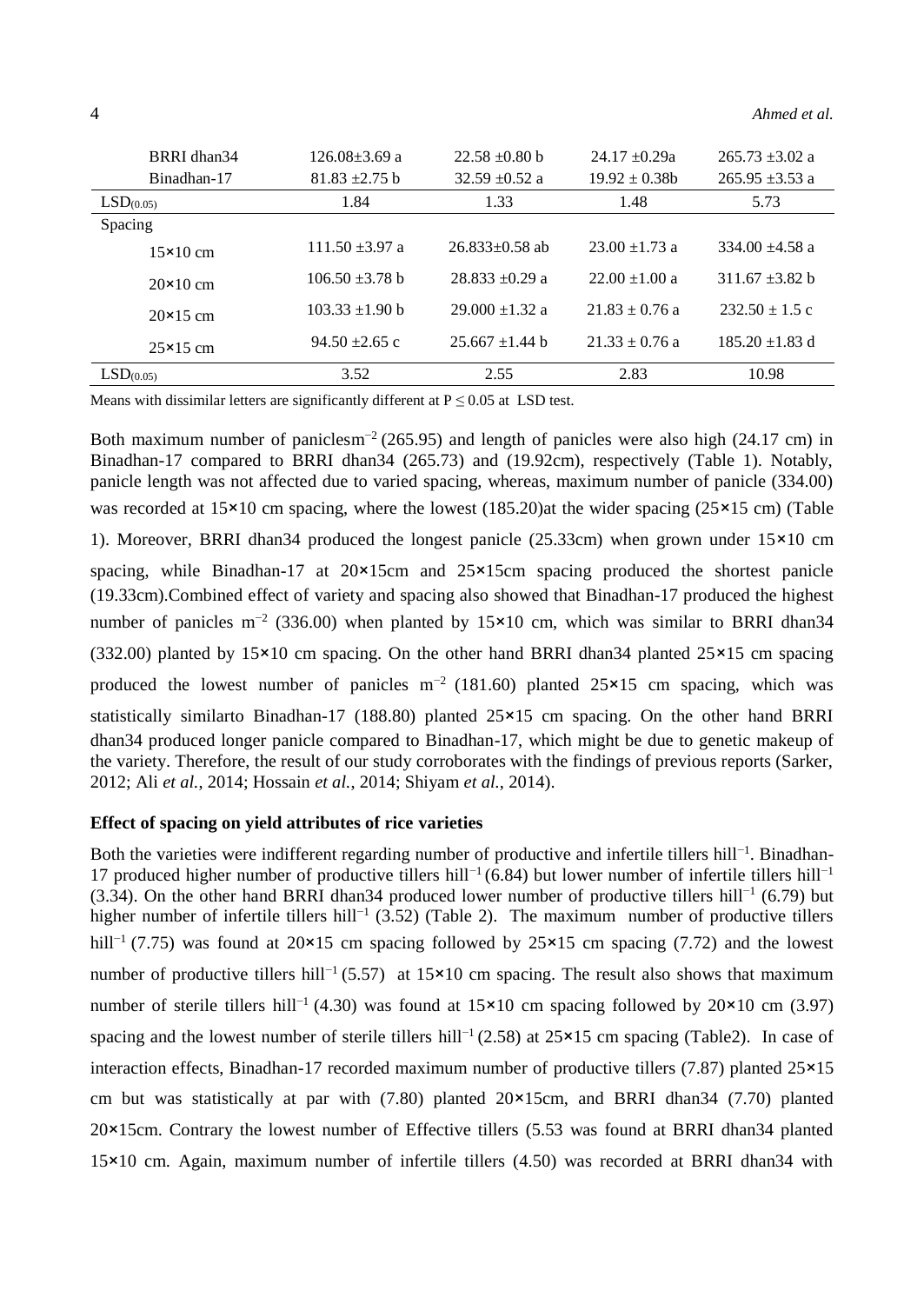15×10 cm, which is statistically at par with Binadhan-17 (4.20) with 20×10 cm and 15×10 cm (4.10). On the other side Binadhan-17 produced the lowest number of sterile tillers (2.33) with 20×15 cm.



Fig.1. Combined effect of varieties and spacing on plant height, flag leaf length, panicle length and number of panicle m<sup>-2</sup> of rice. Means with dissimilar letters are significantly different at P  $\leq$ 0.05 by LSD test.

Table 2. Individual effect of varieties and spacing on number of productive tillers hill<sup>-1</sup>, number of sterile tillers hill<sup>-1</sup>, number of filled and empty grains panicle<sup>-1</sup> of rice

| <b>Treatments</b> | <b>Effective tillers</b><br>$(No. hill^{-1})$ | Infertile tillers<br>$(No. hill^{-1})$ | <b>Filled grains</b><br>$(No. panicle-1)$ | <b>Empty grains</b><br>$(No. hill^{-1})$ |
|-------------------|-----------------------------------------------|----------------------------------------|-------------------------------------------|------------------------------------------|
| Variety           |                                               |                                        |                                           |                                          |
| BRRI dhan34       | $6.79 + 0.07a$                                | $3.53 + 0.07a$                         | $71.42 + 1.23h$                           | $50.67 + 1.01a$                          |
| Binadhan-17       | $6.84 + 0.06a$                                | $3.34 + 0.09a$                         | $84.41 + 0.52a$                           | $40.58 \pm 1.18b$                        |
| LSD(0.05)         | 0.13                                          | 0.21                                   | 2.51                                      | 2.75                                     |
| Spacing           |                                               |                                        |                                           |                                          |
| $15\times10$ cm   | $5.57 + 0.08$ c                               | $4.30 + 0.09$ a                        | $54.50 + 2.78c$                           | $67.83 + 1.04a$                          |
| $20 \times 10$ cm | $6.23 + 0.08b$                                | $3.97 + 1.76a$                         | $76.00 + 0.5h$                            | $50.17 + 1.04b$                          |
| $20 \times 15$ cm | $7.75 + 0.05a$                                | $2.88 + 1.19$ h                        | $90.33 + 2.57a$                           | $36.00 + 2.29c$                          |
| $25\times15$ cm   | $7.72 \pm 0.08a$                              | $2.58 + 0.10h$                         | $90.83 + 2.84a$                           | $28.50 + 2.78d$                          |
| LSD(0.05)         | 0.25                                          | 0.40                                   | 4.80                                      | 5.28                                     |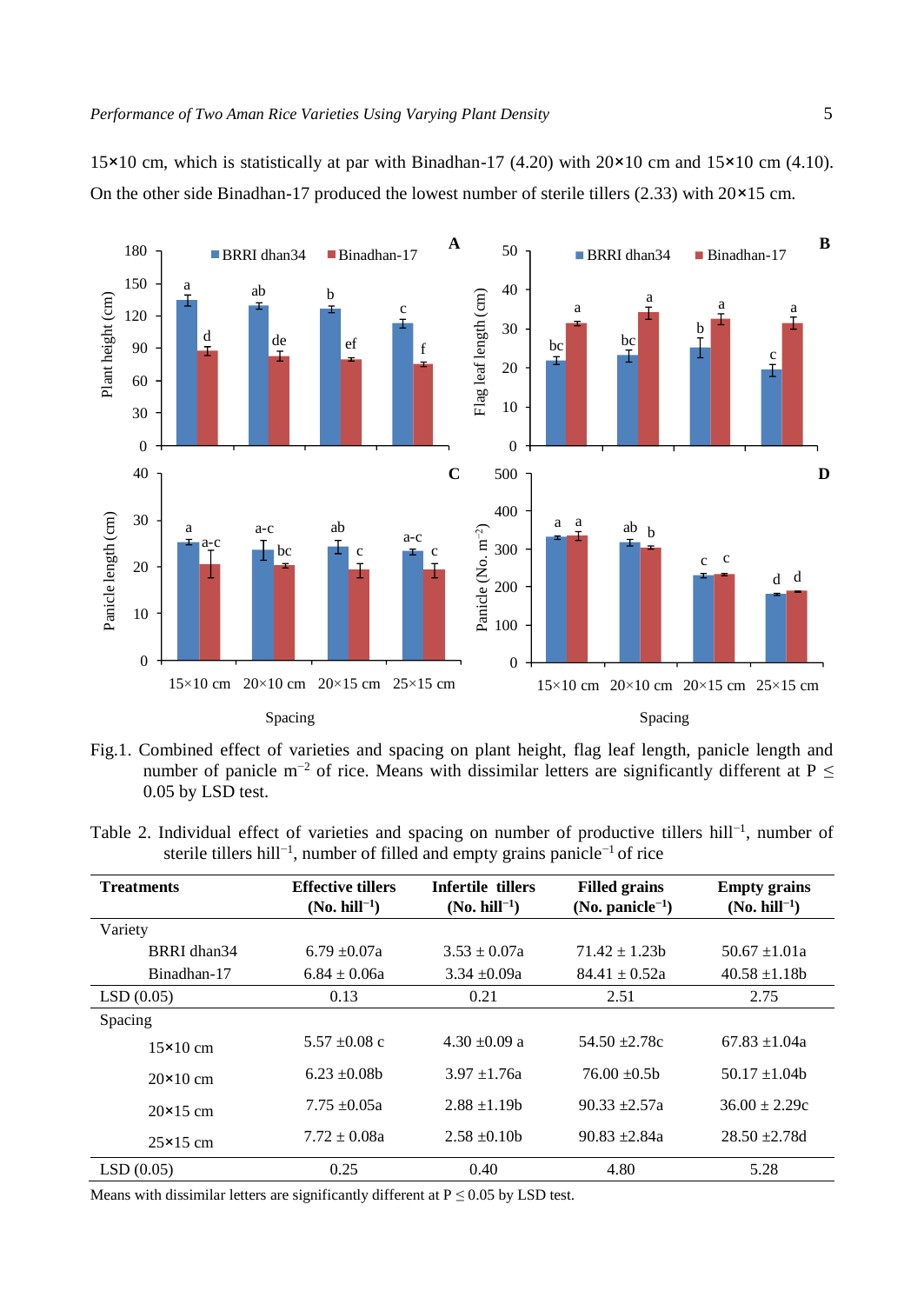Binadhan-17 produced higher number of filled grain panicle<sup>-1</sup> (84.42) but lower number empty grain panicle<sup>-1</sup> (40.58). On the other hand lower number of filled grain panicle<sup>-1</sup> (71.41) and higher number of empty grain panicle−1 (50.67) was recorded from BRRI dhan34 (Table 2). Maximum number of filled grain panicle−1 (90.83) was noticed at 25×15 cm spacing, which was statistically similar with 20×15 cm spacing (90.33), but the lowest number of filled grain panicle−1 (54.50) at 15×10 cm spacing. Moreover, maximum number of empty grain hill<sup>-1</sup> (67.83) was recorded at 15×10 cm spacing, while the lowest number of empty grain hill−1 (28.50) was recorded at 25×15 cm spacing (Table 2).. The highest number filled grain (95.67) was obtained at Binadhan-17 with 20×15 cm and 25×15 cm but the lowest number of filled grain (54.00) with 15×10 cm. The interaction effect showed significant variation for empty grain. The highest no of empty grain (69.67) was recorded at Binadhan-17 with 15×10 cm, which is statistically similar with BRRI dhan34 (66.00) at 15×10 cm and (65.00) at 20×10 cm. On the other hand the lowest number of empty grain (23.00) was recorded at Binadhan-17 than with 25×15 cm. In case of Binadhan-17 did not found any variation regarding number of filled grains among 20×10 cm, 20×15 cm and 25×15 cm of spacing, which might be due to the intrinsic capacity of this variety under the competitive condition for natural resources (water, nutrients, air and light). On the other hand number of empty grains increased drastically under closer spacing in BRRI dhan34. Sarker *et al.* (2002) found that under increased number of plants per unit area under closer spacing reduced the number of grains per panicle as well as increased the number of empty grains, which supports the results (Figure2).

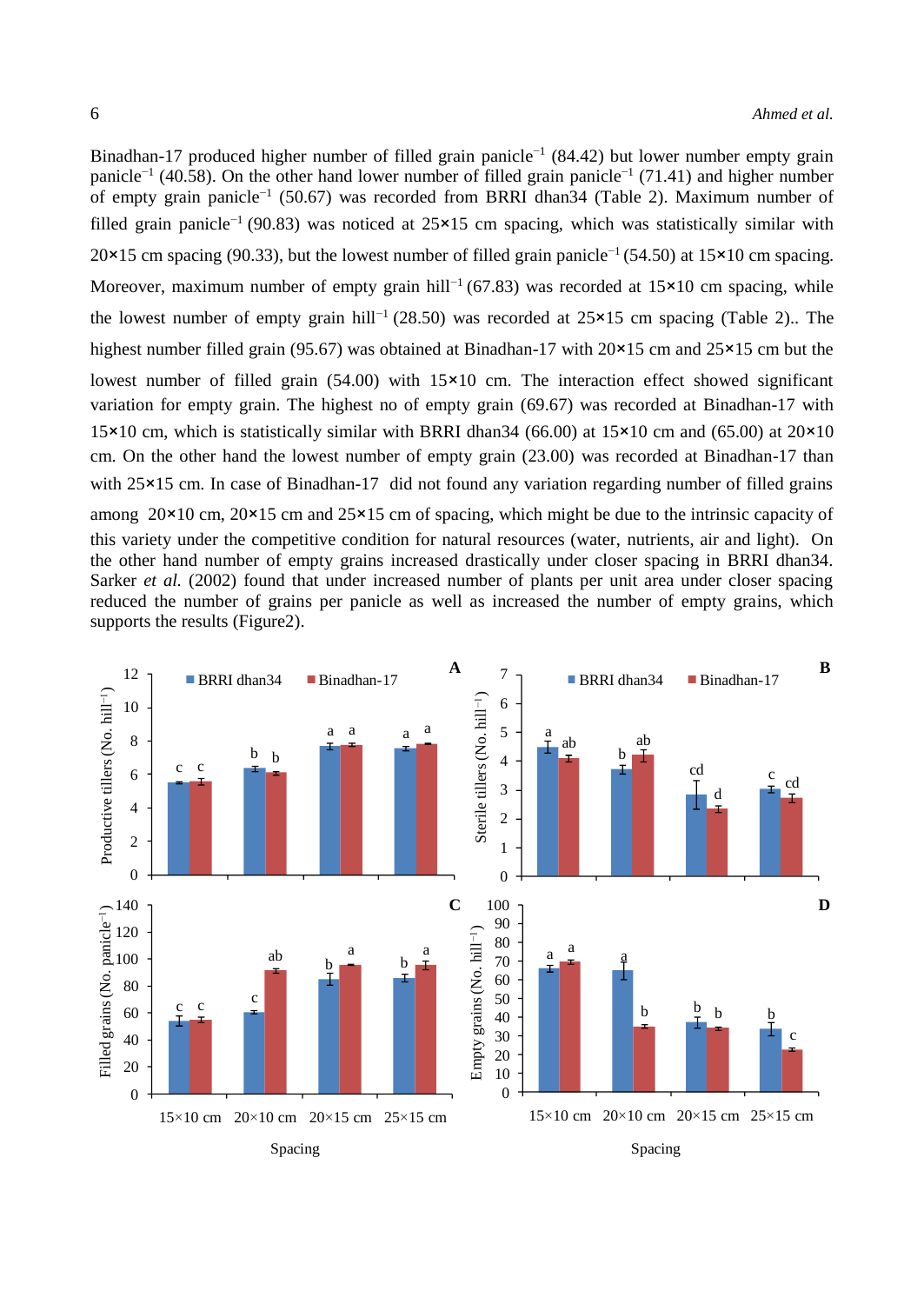Fig. 2. Combined effect of varieties and spacing on number of productive tillers hill−1 , number of sterile tillers hill−1 , number of filled and empty grains panicle−1 of rice. Means with dissimilar letters are significantly different at  $P \le 0.05$  by LSD test.

# **Effect of spacing on grain weight, yield and harvest index of rice***.*

Grain weight is one of the important factors for increasing rice grain yield (Huang *et al.*, 2013). Thousands grain weight of any variety is dependent on both grain size and grain filling rate. Although grain size is regulated by genetic factors, grain filling rate is governed by the macro and micro climate of the field (Xie *et al.*, 2015). Binadhan-17 had statistically heavier thousands grain weight (23.83) than BRRI dhan34 (17.32) (Table3).. The heavier thousands grain weight (21.28g) was noticed at  $25 \times 15$  cm which is statistically similar with  $20\times15$  cm  $(21.23g)$  while lower thousands grain weight (19.42g) at 15×10 cm (Table 3). Binadhan-17 produces the same thousands grain weight (24.80g) at 20×15 cm and 25×15 cm. On the other hand, BRRI dhan34 produces the lower thousands grain weight (16.63g) at 15×10 cm.

Rice grain yield depended on the length and number of panicles, number of fertile and sterile tillers, number of filled and empty grains per panicle as well as thousand grain weights (Melkie and Takele, 2020). Varieties had significant effect on grain yield. Binadhan-17 produced statistically higher grain yield (5.17 t ha<sup>-1</sup>) than BRRI dhan34 (3.14 t ha<sup>-1</sup>) (Table 3). It was found that spacing had significant effect on grain yield. The highest grain yield  $(4.93 \text{ t} \text{ ha}^{-1})$  was found at  $20 \times 10 \text{ cm}$  followed by  $20 \times 15$ cm (4.51 t ha<sup>-1</sup>) and the lowest grain yield (3.54 t ha<sup>-1</sup>) at 15×10 cm. (Table3). The interaction effect showed significant variation grain yield.Binadhan-17 produced maximum grain yield (6.55 t ha<sup>-1</sup>) with  $20 \times 10$  cm followed by  $20 \times 15$  cm (5.55 t ha<sup>-1</sup>) and the lowest grain yield (4.10 t ha<sup>-1</sup>) at  $15 \times 10$  cm. On the other side, BRRI dhan34 produced maximum grain yield  $(3.47 \text{ tha}^{-1})$  with 20×15 cm followed by 20×10 cm (3.32 t ha<sup>-1</sup>) and the lowest grain yield (2.77 t ha<sup>-1</sup>) with 25×15 cm.Grain yield was significantly influenced by varieties and spacing. Binadhan-17 produced maximum grain yield at closer spacing (20×10 cm) but BRRI dhan34 produced maximum grain yield at wider spacing (20×15cm). In

wider spacing (20×15cm) flag leaf length is maximum, maximum number of effective tiller hill<sup>-1</sup>, least number of sterile tillers hill<sup>-1</sup>, maximum number of filled grains m<sup>-2</sup> contributed to increase grain weight m−2 , which ultimately increased grain yield of BRRI dhan34. Similar findings were also obtained by other researchers, who reported that an increased number of effective tillers hill−1 , as well as higher number of grains panicle−1 increased grain yield ha−1 (Uddin *et al.*, 2011, Shiyam *et al.*, 2014). On the other hand Binadhan-17 achieved significantly maximum flag leaf length, maximum number of filled grains m<sup>-2</sup>, maximum grain weight m<sup>-2</sup>, helped to increase grain yield in closer spacing (20×10 cm). Similar finding had also been reported by Bhowmick and Nayak (2000) and Boling *et al.* (2004)(Figure 3).

Table 3. Individual effect of varieties and spacing on thousands grain weight, grain and straw yield ha<sup>-1</sup>, and harvest index of rice

| <b>Treatments</b> | <b>Thousands</b><br>grain weight $(g)$ | Grain vield<br>$(t \, ha^{-1})$ | Straw y<br>$(t \, ha^{-1})$ | <b>Harvest index</b><br>$\frac{9}{0}$ |
|-------------------|----------------------------------------|---------------------------------|-----------------------------|---------------------------------------|
| Variety           |                                        |                                 |                             |                                       |
| BRRI dhan34       | $17.32 + 0.52h$                        | $3.1357 + 0.08b$                | $4.7350+0.13b$              | $39.818 + 0.14b$                      |
| Binadhan-17       | $23.83 \pm 0.04a$                      | 5.1691 $\pm$ 0.04 a             | $7.0731 \pm 0.06a$          | $42.097 \pm 0.02a$                    |
| LSD(0.05)         | 0.12                                   | 0.11                            | 0.19                        | 0.30                                  |
| $\sim$ $\sim$     |                                        |                                 |                             |                                       |

Spacing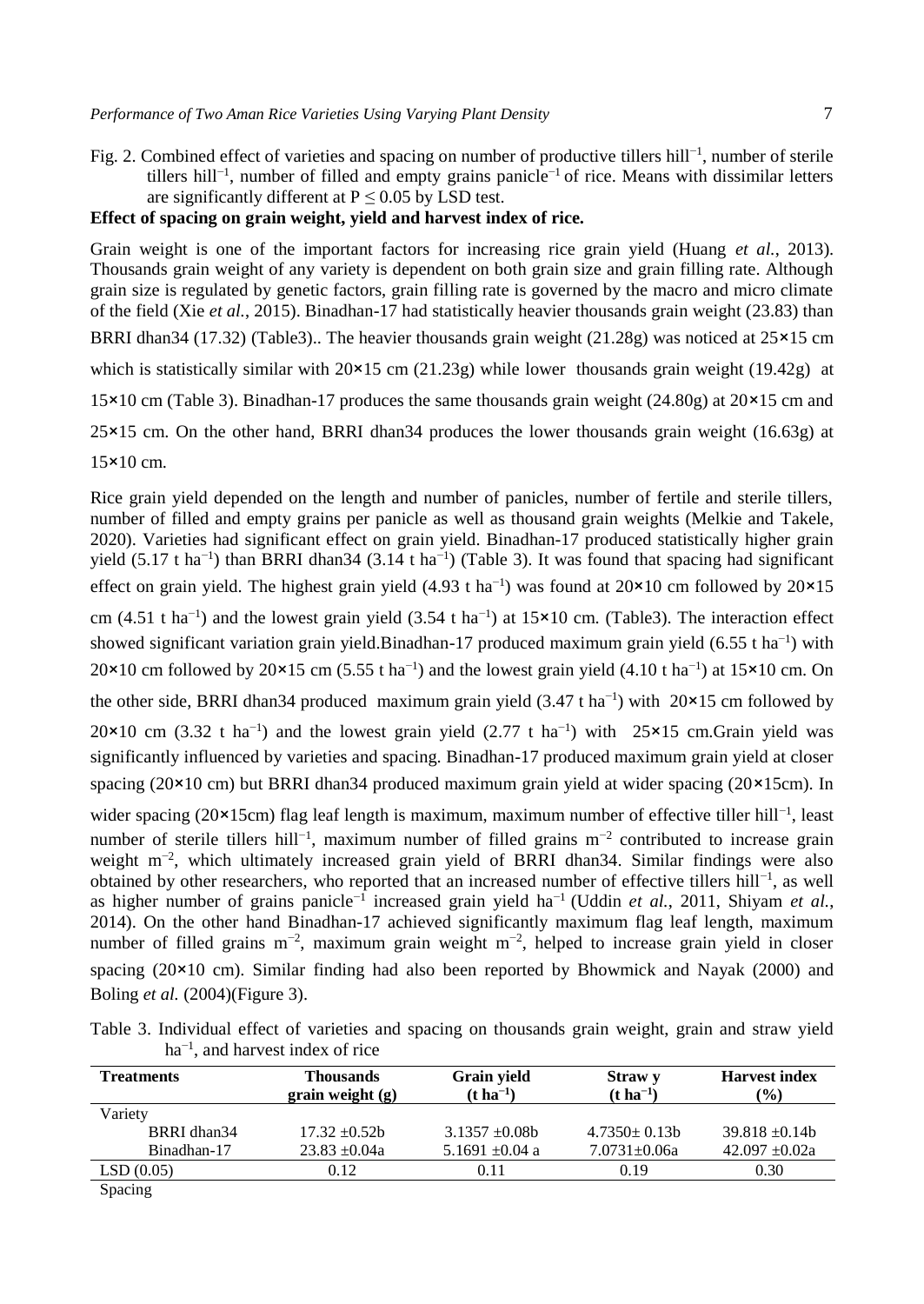| $15\times10$ cm   | $19.42 + 0.03c$ | $3.5408 + 0.11c$ | $5.3882 + 0.22c$ | $39.480 + 0.23d$ |
|-------------------|-----------------|------------------|------------------|------------------|
| $20 \times 10$ cm | $20.35+0.09b$   | $4.9334 + 0.04a$ | $6.8551 + 0.08a$ | $41.296 + 0.22h$ |
| $20\times15$ cm   | $21.23 + 0.03a$ | $4.5089 + 0.11b$ | $6.1342 + 0.18b$ | $42.415 + 0.32a$ |
| $25\times15$ cm   | $21.28 + 0.03a$ | $3.6266 + 0.09c$ | $5.2387 + 0.13c$ | $40.639 + 0.04c$ |
| LSD(0.05)         | 0.24            | 0.21             | 0.36             | 0.57             |

Means with dissimilar letters are significantly different at  $P \le 0.05$  by LSD test.

The variety Binadhan-17 produced highest straw yield (7.07 t ha<sup>-1</sup>) whereas BRRI dhan34 produced straw yield of 4.74 t ha<sup>-1</sup> (Table 3). Spacing was also significantly influenced by straw yield. The highest straw yield  $(6.86 \text{ t ha}^{-1})$  was found at 20×10 cm followed by 20×15 cm  $(6.13 \text{ t ha}^{-1})$  and the lowest straw yield (5.24 t ha<sup>-1</sup>) at 25×15 cm. (Table 3). The interaction effect showed significant variation on straw yield. The maximum straw yield (8.58 t ha<sup>-1</sup>) was recorded at Binadhan-17 with  $20\times10$  cm followed by  $20\times15$  cm (7.60 t ha<sup>-1</sup>) and the lowest straw yield (5.91 t ha<sup>-1</sup>) with  $15\times10$  cm. On the other hand, BRRI dhan34 produced maximum straw yield  $(5.13 \text{ t} \text{ ha}^{-1})$  with 20×10 cm followed by 15×10 cm (4.87 t ha<sup>-1</sup>) and 20×15 cm (4.67 t ha<sup>-1</sup>) but the lowest straw yield (4.28 t ha<sup>-1</sup>) with 25×15 cm. On the other hand Binadhan-17 produced higher amount of straw compared to BRRI dhan34 (Figure 3), which might be due to the genetic makeup of the variety that favored the production of maximum straw.

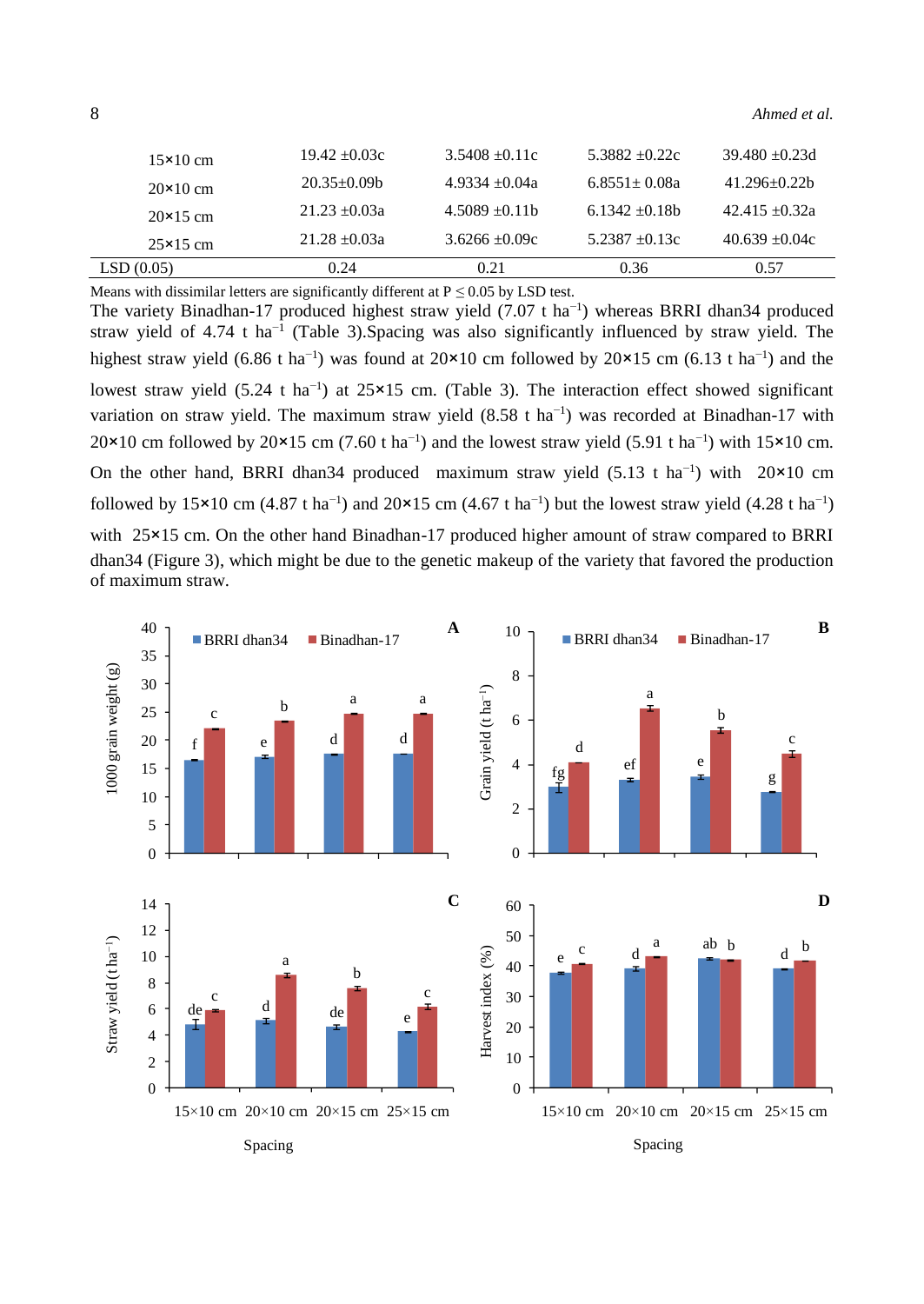Fig. 3. Combined effect of varieties and spacing on thousands grain weight, grain and straw yield ha<sup>-1</sup>, and harvest index of rice. Means with dissimilar letters are significantly different at  $P \le 0.05$ by LSD test.

The varieties with higher harvest index produced higher grain yield due to higher dry matter accumulation and partitioning into the panicles (Hay, 1995). Varieties showed significant influence on harvest index. Binadhan-17 gave higher harvest index (42.09) than BRRI dhan34 (39.82) (Table3). Maximum harvest index (42.42) was found at  $20 \times 15$  cm followed by  $20 \times 10$  cm (41.29) but the lowest harvest index (39.48) at 15×10 cm. (Table 3). Harvest index significantly affected by varieties and spacing. Binadhan-17 had the maximum harvest index  $(43.27)$  with  $20\times10$  cm, which is statistically similar to BRRI dhan34 (42.62) with 20×15 cm. On the other side the lowest harvest index (38.01) was recorded at BRRI dhan34 with 15×10 cm. Moreover, the yield and harvest index differed due to genetic differences among varieties. Grain yield increases because of higher dry matter production due to maximum number of effective tillers, longest flag leaf length, maximum number of filled grain, as well as heavier grain weight. In general harvest index was higher in those rice varieties efficient in translocation of assimilates to the sink (grain) for higher economic yield (Alam *et al.*, 2009)(Figure3).

### **Conclusion**

From the study, it is revealed that both variety and plant density are important factors for better yield of Aman rice in north- eastern region of Bangladesh. The results showed that Binadahn-17 produced higher yield compared to BRRI dhan34. Among the plant density treatments  $20 \times 10$  cm and  $20 \times 15$  cm spacing showed better results in terms of yield contributing characters. The interaction effect showed that Binadahn-17 produced higher yield when grown under 20×10 cm spacing, while BRRI dhan34 produced maximum yield with 20×15 cm spacing. Therefore, it can be suggested t T.aman var. Binadhan-17 could be transplanted at 20×10 cm spacing for getting maximum yield in northeastern region of Bangladesh.

### **Acknowledgement**

The authors would like to acknowledge the Ministry of Science and Technology for financial support to conduct the research and Department of Agronomy and *Haor* Agriculture for providing facilities.

## **References**

- Agostinetto, D., M.A. Nohatto, C.P. Tarouco, J.J. Franco and E.D.F.F. da Rosa. 2018. Physiology of rice and red rice plants in competition for nitrogen. Científica 46(3):293–298.
- Akter, N., E.Kayesh, M.M. Hossain and M.S.Alam. 2019. Morphological and physicochemical characterization of Burmese grape (*Baccaurea ramiflora* Lour.). Fundam. Appl. Agric. 4(2): 829– 838.
- Alam, M.M., M.H. Ali, A.K.M.R. Amin and M. Hasanuzzaman. 2009. Yield attributes, yield and harvest index of three irrigated rice varieties under different levels of phosphorus. Adv. Biol. Re. 3:132– 139.
- Ali, M.A., M.A. Sattar, M.N. Islam and K. Inubushi. 2014. Integrated effects of organic, inorganic and biological amendments on methane emission, soil quality and rice productivity in irrigated paddy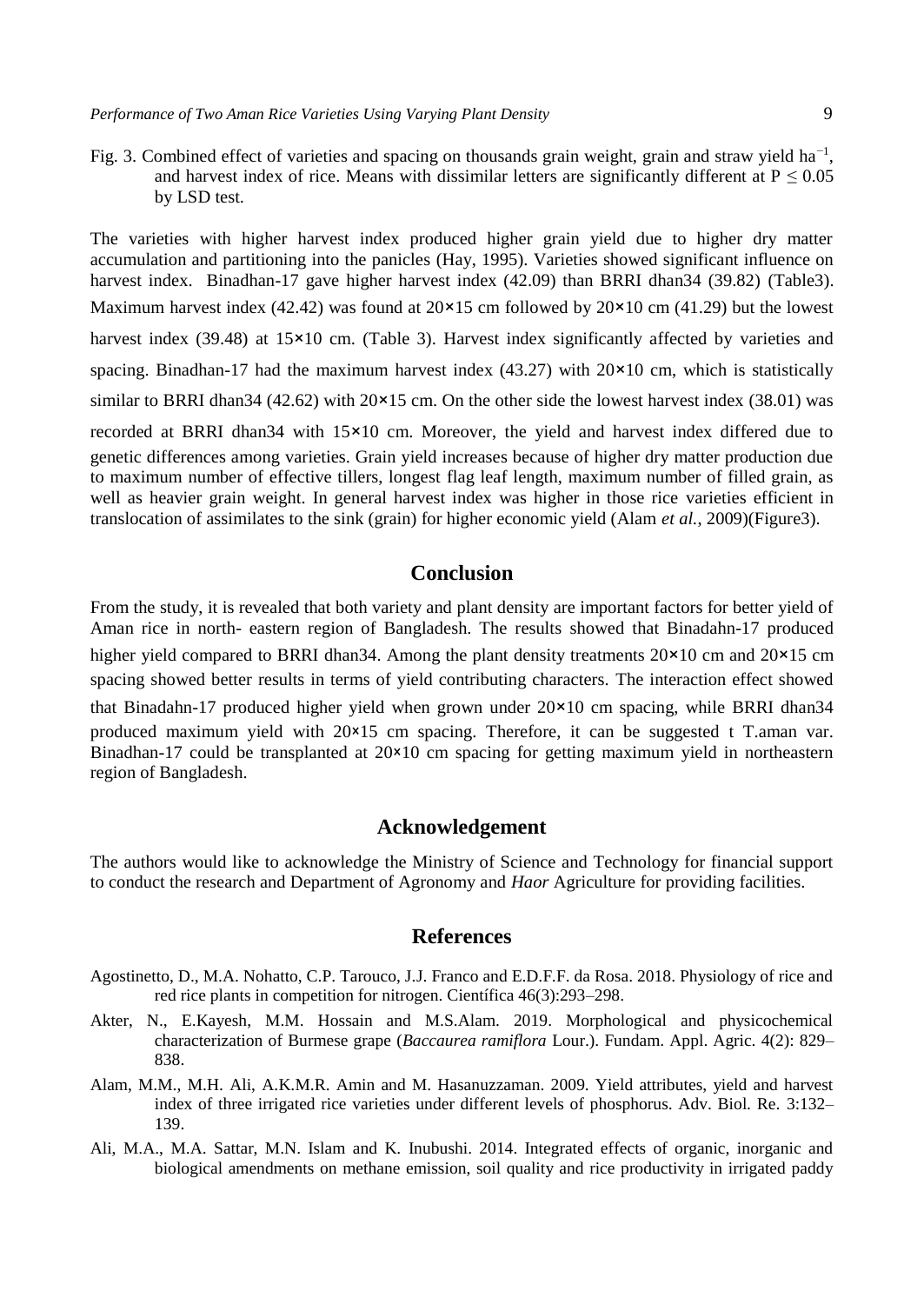ecosystem of Bangladesh: field study of two consecutive rice growing seasons. Plant Soil. 378: 239–252.

- Anik, S.I. and M.A.S.A. Khan. 2012. Climate change adaptation through local knowledge in the north eastern region of Bangladesh. Mitig. Adapt. Strateg. Glob. Change. 17: 879–896.
- Ashrafuzzaman, M., M.R. Islam, S.M. Shahidullah and M.M. Hanafi. 2009. Evaluation of six aromatic rice cultivars for yield and yield contributing characters. Int. J. Agric. Biol. 11:616–620.
- Awan, T.H., R.I. Ali, Z. Manzoor, M. Ahmad and M. Akhtar. 2011. Effect of different nitrogen levels and row spacing on the performance of newly evolved medium grain rice variety, KSK-133. J. Anim. Plant Sci. 21: 231–234.
- Bajpai, A. and Y. Singh. 2010. Study of quality characteristics of small and medium grained aromatic rice of Uttar Pradesh and Uttarakhand. Agric. Sci. Dig. 30: 241–245.
- BBS. 2019. The Yearbook of Agricultural Statistics of Bangladesh. Bangladesh Bureau of Statistics, Statistics Division, Ministry of Planning, Government of the People's Republic of Bangladesh, Dhaka, Bangladesh, p.54.
- Bezbaruha, R., R.C. Sharma, and P. Banik. 2011. Effect of nutrient management and planting geometry on productivity of hybrid rice (*Oryza sativa* L.) cultivars. Am. J. Plant Sci. 2: 297–302.
- Bhowmick, N. and R.L. Nayak. 2000. Response of hybrid rice (*Oryza sativa*) varieties to nitrogen, phosphorus and potassium fertilizers during dry (boro) season in West Bengal. Indian J. Agron. 45: 323–326.
- Bhowmik, S.K., M.A.R. Sarkar and F. Zaman. 2012. Effect of spacing and number of seedlings per hill on the performance of Aus rice cv. NERICA 1 under dry direct seeded rice (DDSR) system of cultivation. J. Bangladesh Agric. Univ. 10:191–195.
- Biswas, B. 2008. Crop-weather-disease interaction in rice crop. M.Sc. Thesis. Punjab Agricultural University, Ludhiana, Punjab, India.
- Boling, A., T.P. Tuong, S.Y. Jatmiko and M.A. Burac. 2004. Yield constraints of rainfed lowland rice in Central Java, Indonesia. Field Crop Res. 90: 351–360.
- Bozorgi, H.R., A. Faraji and R.K. Danesh. 2011. Effect of plant density on yield and yield components of rice. World Appl. Sci. J. 12:2053–2057.
- Donald, C.M. and J. Hamblin. 1976. The biological yield and harvest index of cereals as agronomic and plant breeding criteria. Adv. Agron. 28:361–405.
- Fernandez, C.J., D.D. Fromme and W.J. Grichar. 2012. Grain sorghum response to row spacing and plant populations in the Texas coastal Bend region. Int. J. Agron. 238634. doi:10.1155/2012/238634.
- FRG. 2012. Fertilizer recommendation guide. Bangladesh Agricultural Research Council (BARC), Dhaka, Bangladesh. p.27.
- Garcia, G.A., M.F. Dreccer, D.J. Miralles and R.A. Serrago. 2015. High night temperatures during grain number determination reduce wheat and barleygrain yield: a field study. Glob. Chang. Biol. 21: 4153–4164.
- Gunri, S.K., S.K. Pal and A. Chaudhury. 2004. Effect of integrated nitrogen application on yield of rice in foot hill soil of West Bengal. Indian J. Agron.49:248–250.
- Hay, R.K.M. 1995. Harvest index: a review of its use in plant breeding and crop physiology. Ann. Appl. Biol. 126(1):197–216.
- Hirooka, Y., K. Homma, T. Shiraiwa, Y. Makino, T.S. Liu, Z. Xu and L. Tang. 2018. Yield and growth characteristics of erect panicle type rice (*Oryza sativa* L.) cultivar, Shennong265 under various crop management practices in Western Japan. Plant Prod. Sci. 21: 1–7.
- Hossain, M.M., F. Sultana and A.H.M.A. Rahman. 2014. A comparative screening of hybrid, modern cultivars and local rice cultivar for brown leaf spot disease susceptibility and yield performance. Arch. Phytopath. Plant Prot.47: 795–802.
- Huang, R., L. Jiang, J. Zheng, T. Wang, H. Wang, Y. Huang and Z. Hong. 2013. Genetic bases of rice grain shape: so many genes, so little known. Trends Plant Sci. 18: 218–226.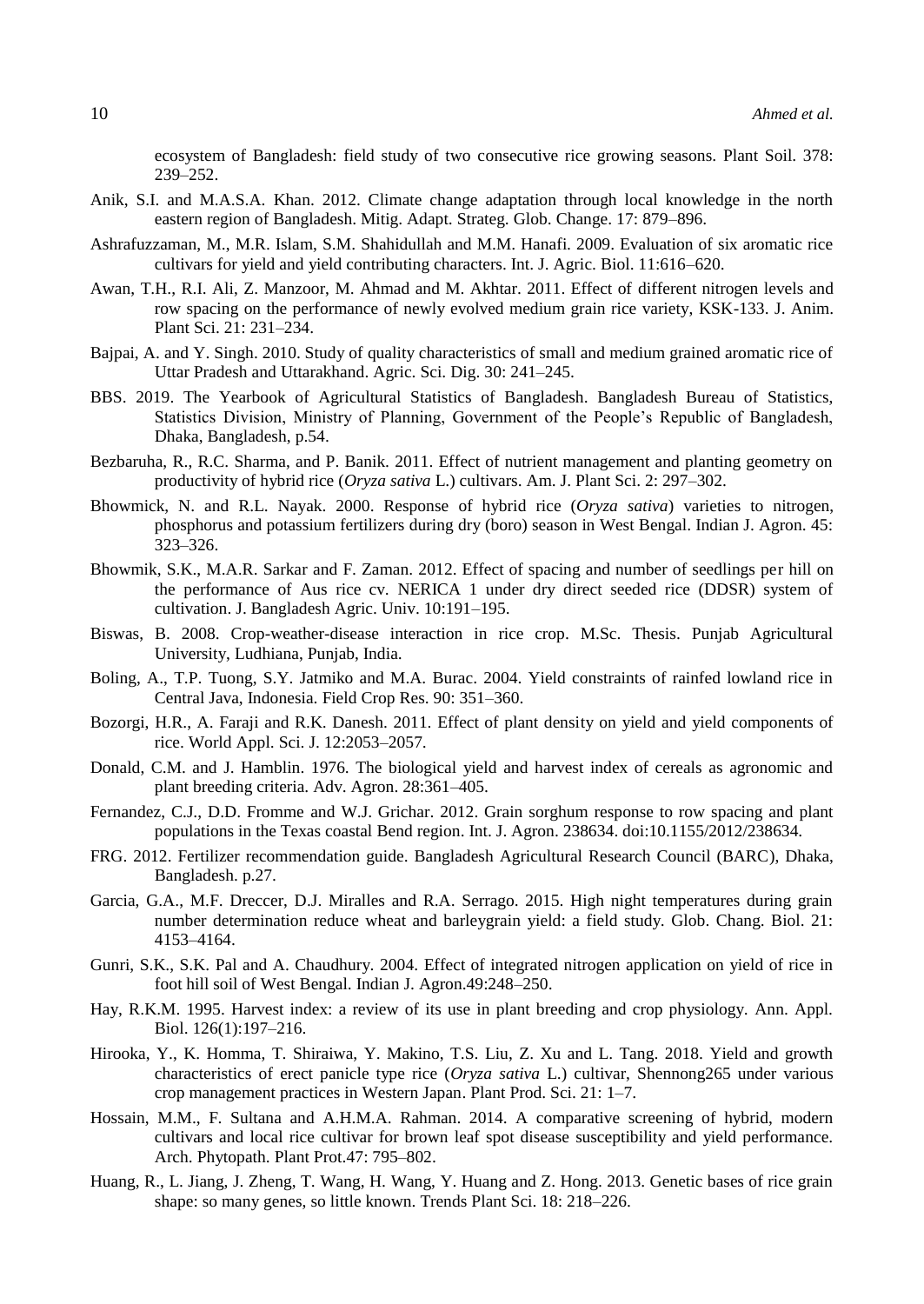- Imade, S.R., J.D. Thanki and N.N. Gudadhe. 2015. Integrated effect of organic manures and inorganic fertilizers on productivity, NPK uptake and profitability of transplanted rice. Res. Crops. 16: 401– 405.
- IRRI. 1997. Rice Production Manual, International Rice Research Institute, UPLB, Los Banos, Philippines. p.95.
- Ishfaq, M., N. Akbar, I. Khan, S.A. Anjum, U. Zulfiqar, M. Ahmad, M. Ahmad and M.U. Chattha.2018. Optimizing row spacing for direct seeded aerobic rice under dry and moist fields. Pak. J. Agric. Res. 31(4): 291–299.
- Kandil, A.A., S.E. El-Kalla, A.T. Badawi and O.M. El-Shayb. 2010. Effect of hill spacing, nitrogen levels and harvest date on rice productivity and grain quality. Crop Environ. 1: 22–26.
- Karki, S., N.S. Poudel, G. Bhusal, S. Simkhada, B.R. Regmi, B. Adhikari and S. Poudel. 2018. Growth parameter and yield attributes of rice (*Oryza sativa*) as influenced by different combination of nitrogen sources.World J. Agric. Res. 6:58–64.
- Karmakar, B., M.A. Ali, M.A. Mazid, J. Duxbury and C.A. Meizner. 2004. Validation of system of rice intensification (SRI) practice through spacing, seedling age and water management. Bangladesh Agron. J. 10:13–21.
- Khaliq, A., M.Y. Riaz and A. Matloob. 2011. Bio-economic assessment of chemical and non-chemical weed management strategies in dry seeded fine rice (*Oryza sativa* L.). Int. J.Plant Breed. Crop Sci. 3:302–310.
- Khan, M.A.H., M.M. Alam, M.I. Hossain, M.H. Rashid, M.I.U. Mollah, M.A. Quddus, M.I.B. Miah, M.A.A. Sikder and J.K. Ladha. 2009. Validation and delivery of improved technologies in the rice-wheat ecosystem in Bangladesh. *In*: J.K. Ladha, Y. Sing, O. Erenstein, B. Hardy (eds.)Integrated crop and resource management in the rice-wheat system of South Asia. International Rice Research Institute, Los Banos, Philipine. pp.197–220.
- Khush, G.S. 1993. Breeding Rice for Sustainable Agriculture Systems. *In*: D.R. Buxton, R. Shibles, R.A. Forsberg, B.L. Blad, K.H. Asay, G.M. Paulsen, R.F. Wilson (eds.) International Crop Science I. The Crop Science Society of America, Inc. Madison, Wisconsin, USA. pp.189–199.
- Lesk, C., P. Rowhani and N. Ramankutty. 2016. Influence of extreme weather disasters on global crop production. Nature 529: 84–87.
- Matusmoto, T., K.Yamada, Y. Yoshizawa and K.M. Oh.2016. Comparison of effect of brassinosteroid and gibberellin biosynthesis inhibitors on growth of rice seedlings. Rice Sci. 23:51–55.
- Melkie, Z. and K.B.A. Takele. 2020. Effect of Nitrogen Fertilizer Levels and Row Spacing on Yield and Yield Components of Upland Rice Varieties in Pawe, Northwestern Ethiopia.J. Nat. Sci. Res. 10:1– 12.
- Mohaddesi, A., A. Abbasian, S. Bakhshipour and H. Aminpanah. 2011. Effect of different levels of nitrogen and plant spacing on yield, yield components and physiological indices in high-yield rice (number 843).American-Eurasian J. Agric. Enviro. Sci. 10: 893–900.
- Montgomery, D.C. 2013. Design and Analysis of Experiments (Eighth edition). John Wiley & Sons, Inc. Hovoken, NJ, USA.
- Prasad, P.V.V., K.J. Boote, L.H. Allen Jr, J.E. Sheehy and J.M.G. Thomas. 2006. Species, ecotype and cultivar differences in spikelet fertility and harvest index of rice in response to high temperature stress. Field Crop Res. 95: 398–411.
- Rahman, M.A., M.E. Haque, B. Sikdar, M.A. Islam and M.N. Matin. 2013. Correlation analysis of flag leaf with yield in several rice cultivars. J. Life Earth Sci. 8: 49–54.
- Rahman, M.S., M.P. Anwar, M.M. Rahman, M.A. Islam and M.M. Rahman. 2007. Effect of spacing and weeding regime on the growth and yield of Aus rice.cv. BR26. Bangladesh J. Progressive Sci. Technol. 5(1):129–132.
- Sarker, A.K. 2012. Effect of Cultivars and Nitrogen Level on Yield and Yield Performance of transplanted amanrice. M.S Thesis in Agronomy, Bangladesh Agricultural University, Mymensingh. p.25.